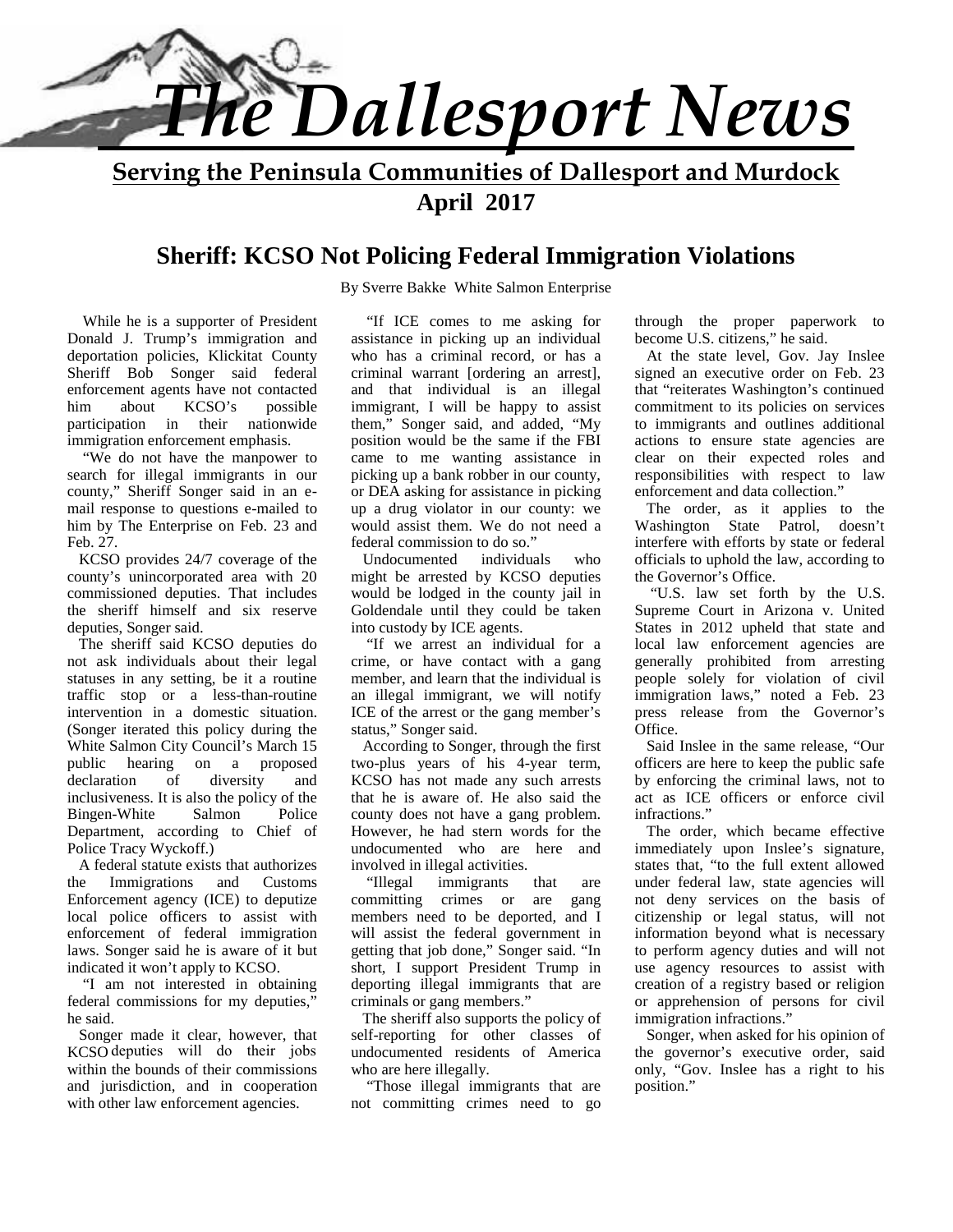### **Book Report By Judy Bane "The Divorce Papers" by Susan Rieger**

Sparkling and sophisticated, this sometimes hilarious, sometimes host heartbreaking debut novel tells the story of a very messy, very high-profile divorce and the endearingly cynical young lawyer dragooned into handling it.

Twenty-nine-year-old Sophie Diehl is happy toiling away as a criminal law associate at an old-line New England firm, where she very much appreciates that most of her clients are trapped behind bars. Everyone at Traynor, Hand knows she abhors face-to-face contact, but one week, with all the big partners out of town, Sophie is stuck handling the intake interview for the daughter of the firm's most important client.

After eighteen years of marriage, *Mayflower* descendant Mia Meiklejohn Durkheim has just been served divorce papers in a humiliating scene at the popular local restaurant, Golightly's. Mia is now locked and loaded to fight her eminent and ambitious husband, Dr. net emment and ambitious husband, Dr. Indian.<br>Daniel Durkheim, Chief of the Award Department of Pediatric Oncology at Mather Medical School, for custody of their ten-year-old daughter Jane. Mia also burns to take him down a peg. Sophie warns Mia that she's never handled a divorce case before, but Mia can't be put off. The way she sees it, it's her first divorce, too. For Sophie, the whole affair will spark a hard look at her own relationships - with her parents, colleagues, friends, lovers, and, most important, herself.

A rich, layered novel told entirely<br>ough personal correspondence. through personal correspondence, office memos, e-mails, articles, handwritten notes, and legal documents, *The Divorce Papers* offers a direct window into the lives of an entertaining cast of characters never shy about speaking their minds. Original<br>and captivating, Susan Rieger's captivating, Susan Rieger's brilliantly conceived and expertly crafted debut races along with wit, heartache, and exceptional comedic timing, as it explores the complicated http:<br>
family dynamic that results when For family dynamic that results when For m<br>marriage fails a swell as the ever-<br>events marriage fails - as well as the ever present risks and coveted rewards of that thing called love.

### **American Indian Cultural Festival Author Book Signing April 13, 2017 7PM**

Klindt's Booksellers is excited to Sherman Alexie, Elizabeth **Woody, Rosanne Parry, and Craig Lesley** for a book signing in support of the American Indian Cultural Festival in The Dalles.

All four authors will appear on Thursday, April 13th at 7PM at Klindt's Bookstore to sign books and meet readers. This event is free and open to the public. Guests are encouraged to call ahead to reserve books. Please note that admission to  $\frac{m}{s}$ Sherman Alexie's autograph line does require a pre-purchased book so call Klindt's to reserve your space now.

All four of these amazing authors explore issues facing Native People in their books.

For more information about other<br>ents for the festival visit events for the festival www.klindtsbooks.com. Please, no outside books at this signing.

#### **Sherman Alexie**

Featured Titles: *Thunder Boy, Jr; The Absolutely True Diary of a Part-Time Indian.* Highlight: National Book Award winner. Grew up on Spokane Reservation. www.fallsapart.com

#### **Elizabeth Woody**

Featured Titles: *Luminaries of the Humble; Seven Hands, Seven Hearts* Highlight: Member of Confederated Tribes of Warm Springs. Oregon Poet Laureate.

http://oregonpoetlaureate.org/elizabeth woody/

#### **Rosanne Parry**

Featured Title: *Written in Stone* Highlight: Popular OBOB author. Written in Stone is Community Reads program pick and 400 copies have been given away locally. www.rosanneparry.com

#### **Craig Lesley**

Featured Titles: *Winterkill*, *River Song* Highlight: Twice nominated for Pulitzer Prize, recipient of Oregon Book Award. Lived in The Dalles as a child and features the area in his books. http://www.craiglesley.com

more information about other<br>ts for the festival visit festival www.klindtsbooks.com. Please, no outside books at this signing.

### **Goldendale Library Events** *Thursday, April 6th, 5:30pm*

Come and explore the world of mushrooms with Rachel Box! Learn the basics of the identification process, what it takes to forage on your own and how to pick the proper field guide for you. Question and conversation time to follow presentation.

### *Wednesday, April 19th 7pm*

Bandanas to Badges: Songs and Stories of Northwest Workers from Trillium - 239. Acoustic trio Trillium-239 shares stories and songs of working life in the Northwest, beginning with American settlement of the West and ending with modern high-tech industries.. Presented cooperation with Humanities Washington.

#### *Saturday, April 29th, 11am - 1pm*

Let's build a better world with bricks! Explore Lego, Cubelets, and Duplo stations. You can choose to have your creation placed in the library display case. Teen volunteers needed. Contact the library for details.

#### **Klindt's Bookstore** 541-296-3355

315 E. 2nd Street, The Dalles

Hours: Mon. – Sat. 8:00 am– 6:00 pm Sundays 11:00 am - 4:00 pm

**The Dalles/Wasco County Public Library** 541-296-2815

722 Court Street, The Dalles

### **HOURS:**

Monday-Thursday 10 a.m. to 8:30 p.m. Saturday: 10 a.m. to 5 p.m. Closed Sunday

*\*FREE wireless Internet access* inside the library and on library grounds.

**White Salmon Valley Community Library** 509-493-1132 - Town & Country Sq. White Salmon Open Tuesdays 10:00 am - 8:00 pm Wed.-Sat. 10:00 am - 6:00 pm

### *\*FREE wireless Internet access*

### **Goldendale Community Library**

(509) 773-4487 131 West Burgen Street Goldendale,

Open M Tu W Th F Sat 10-6:30

### **Bookmobile**

Fort Vancouver Regional Library 1-888-546-2707



**Wednesdays April 12th., 26th . Lyle Market -9:45am-10:05am Lyle High School 10:25am-12:30pm Dallesport School- 1:45pm – 3:00pm**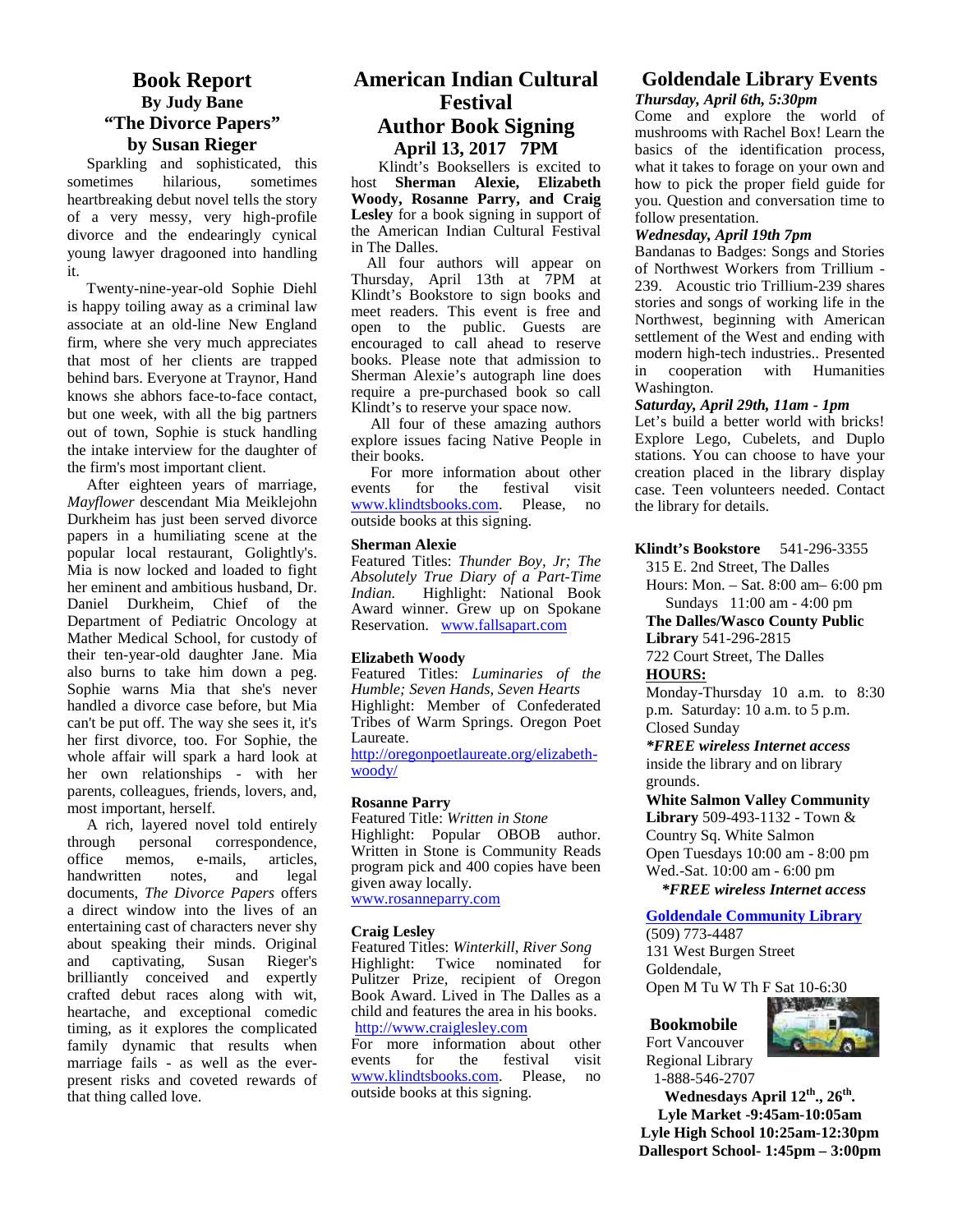### **Community Council Corner By Pj Sisseck**

Darren Lacock has withdrawn from the Community Council. Sally Swing has volunteered to fill the vacancy.

Tyler and Pierce from Dirt Huggers, the composting business located in the Industrial area east of Highway 197. They currently employ from 5 to 12 people, depending on seasonal volume, and are looking for two experienced heavy equipment mechanics.

They want the public to know that on Mondays, drop-off of yard debris is free for Dallesport area residents. This year, they will do free deliveries of orders of three cubic yards or more. Prices are posted at www.dirthugger.com. If you should notice odor from the operation, please call 541-946-DIRT, so the problem can be quickly addressed.

William Malley is submitting a new application to build housing on Block C. The new plan has 10,000 square foot lots, and the Fire Department has no objections to the proposal. Provided all stipulations of the County code are met, the Council also has no objections.

We are going to have a new Comp Plan committee that will look at our previous submission and resubmit a plan to the county. We are going to attend a comp plan training session Training sessions for interested parties will be at the Pioneer Center in White Salmon on May 16th, 5:30 to 8:30 PM. Please attend the April meeting for more information. A representative from the State Planning Department has been invited for a seminar, tentatively scheduled for June.

Please join us for the next Council meeting on **April 13th** . **7pm** at the Dallesport Community Center. The guest speakers will be representatives from Klickitat PUD, with their annual update.

**K.C.F.D. #6 Dallesport/Murdock Fire Dept. April 15 th . 7-10 am Dallesport fire station All proceeds go to the Dallesport Fire Department Building Fund….. All you can eat Pancakes Endless Coffee & Juice… \$5.00 per Person**

### **Dallesport Water Dist.**

P.O. Box 131 Dallesport, WA 98617 If you have any questions regarding your water system, please feel free to contact us: Dave Griffin, DWD Manager 541-980-6756, www.dallesport-wa.org or dwdmanager@qnect.net Jana Greenfield DWD Clerk 541-980- 6514, or dallesportwater@gmail.com **Monthly meetings are held on the 2nd Wednesday of every month at 6:00pm at the Dallesport Community Center.**

### **AARP Tax Help Klickitat**

Free assistance is available for all taxpayers, with special attention to those aged 60 or older from AARP Foundation Tax-Aide volunteers,

**through April 18, 2017**. Check the schedules below for locations, times, and requirements. *Don't waste a trip! Bring all required documentation with you.* Printable Schedule with list of what to bring http://www.fvrl.org/sites/default/files/ta x help upriver english feb-

#### apr\_2017.pdf

Sites will close at the hours shown. *Tax returns will be started only if time permits completion before closing.*

**Goldendale Grange Hall** 228 E Darland, Goldendale WA 98620

Fridays and Saturdays 9 am to 12 pm *\*By appointment only; call Senior Services at 509-773-3757*

#### **Mid-Columbia Senior Center**

1112 W 9th St., The Dalles, OR  $\frac{2}{3}$  pm to 6 pm  $\frac{325.83 \text{ Total ACE}}{2(4)}$ Saturdays 9 am to 1 pm, beginning 2/4 *\*Spanish interpreter available*

### **Lyle School Board Issues Statement**

Thursday morning Tria Bullard, chair of the Lyle School District Board, issued a statement on Superintendent Andrew Kelly's citing Sunday night on charges of DUI and Reckless Endangerment. Her statement is as follows:

"The Lyle School District Board of Directors was informed by the superintendent that on Sunday, March 12 he was involved in a situation that resulted in charges being filed. We have no evidence that these charges or the circumstances presently impact his ability to perform his day-to-day responsibilities. We will continue to monitor and assess the situation as it evolves. Like any other personnel matter, the board respects the confidential nature of the situation and wants Mr. Kelly to get the time and

support he needs to fully address the issue. The board asks that our community continue to offer the same support. The health and well-being of our students and staff remains the board's top priority."

### **NOTICE OF PUBLIC HEARING**

NOTICE IS HEREBY GIVEN that the Klickitat County Board of County Commissioners will hold a public hearing on Tuesday, April 4, 2017 beginning at the hour of 2:15 PM in the County Commissioner's meeting room, 205 S. Columbus, Room 101, Goldendale, WA 98620.

THE PURPOSE of said hearing is to hear all interested taxpayers that wish to testify for or against an application for classification or reclassification as open space land for current use tax assessment under the Open Space Taxation Act as follows:

Klickitat Land Preservation Fund, Dennis White, Director

Application #OS-OS-2016-01

Designated Forest Land Program and Farm and Agriculture Program to

Open Space Open Space Current Use Classification

Parcels 04-13-2400-0007/00 & 04-13- 2400-0013/00 – Designated Forest Land Program

Parcels 04-13-2500-0002/00 & 04-14- 3050-0001/00 – Farm and Agriculture Classification

329.85 Total Acres (approximately)

OF COUNTY COMMISSIONERS may take action to approve, approve in part, deny or continue this matter to a set time and place.

Dated this  $7<sup>th</sup>$  day of March 2017. OF COUNTY **COMMISSIONERS** JIM SIZEMORE, CHAIRMAN

### **BINGO!**

### **For Meals on Wheels, Inc.**

The Dalles Meals on Wheels, Inc. has Bingo **every Thursday night starting at 6 pm** at 1112 W. 9th Street, The Dalles (Mid-Columbia Senior Center). Minimum buy-in is \$8. and players could win between \$750 and \$1000 on the pink card game. The Dalles Meals on Wheels has been serving seniors for over 40 years. Bingo is our major fund raiser and makes up about 35 percent of the budget. Come join the fun & help out Meals on Wheels at the same time.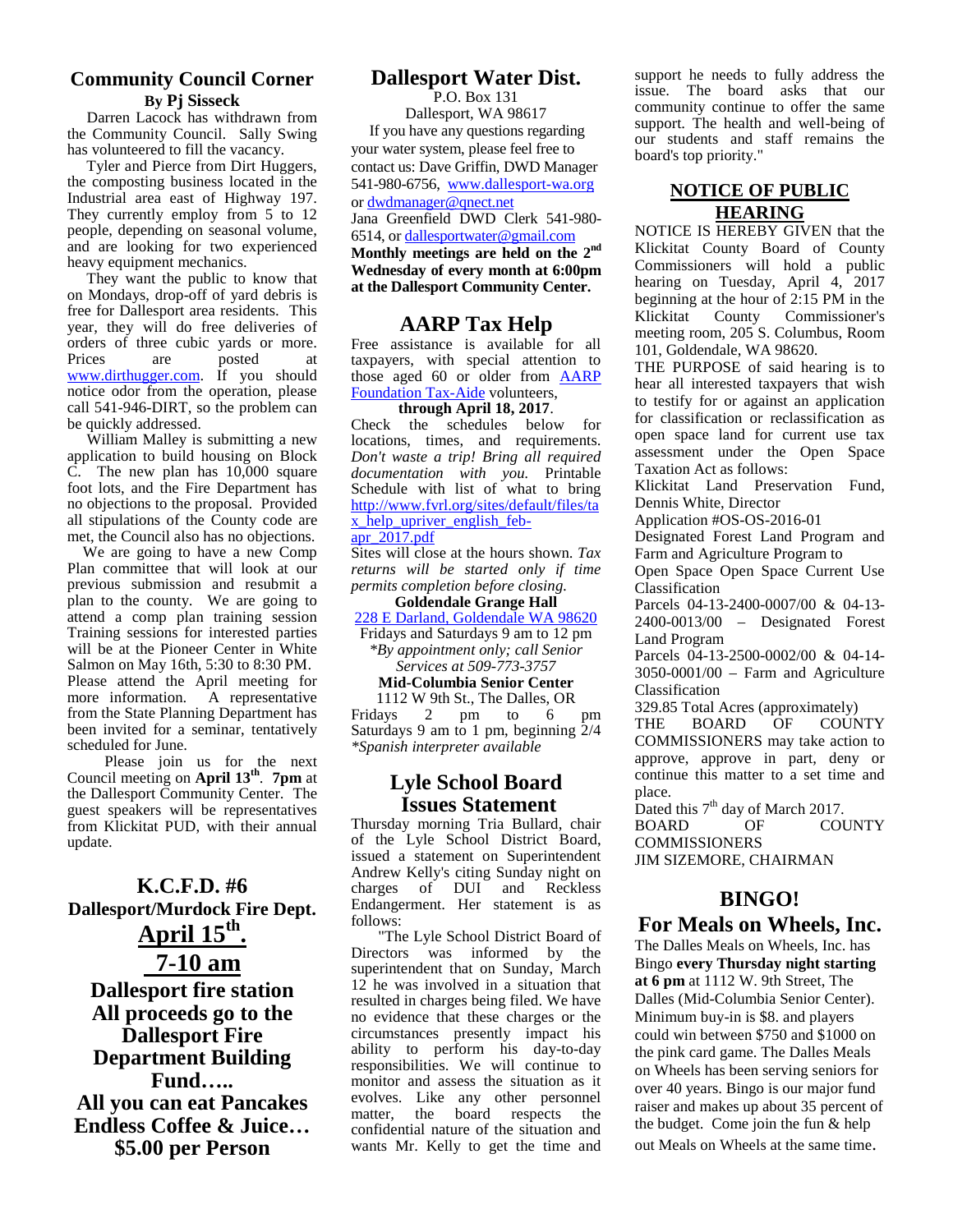### **Additional Preschool Class**

Lyle Community School is making an additional preschool class available beginning on March 20. Parents looking for a high quality, reasonably priced, local preschool program for their three- or four-year-olds are encouraged to check this program out. An open house will be held from 9:15 – 10 a.m., Wednesday, March 20, at the Lyle K-12 school, 625 Keasey Avenue, Lyle. Can't attend the open house? Have questions? Please call (509) 365-2211. Also in school news: they are hiring bus drivers and subs. If you like driving and enjoy being around kids, think about becoming a bus driver for Lyle schools, especially if you have a CDL or are interested in earning one. If you meet the requirements, the pay is \$17.78 to \$20 per hour. You'll get at least 20 hours a week, with holidays and school breaks off, full benefits for you and your family, a retirement plan and more! The district also needs both para-educator (teaching assistant) and teaching subs on an on-going basis. Stop by the district office for an application packet or read more on their website, http://www.lyleschools.org (under "Our District," pull down to "Employment").

### **Nominees Exemplify District's Commitment to Kids**

Two Lyle Community Schools staff members are in the running for prestigious state awards: Lyle Secondary School Administrative Assistant Jennifer

Machado has been nominated for the State Classified Employee of the Year Award, and kindergarten teacher Shelly Spadaro has been nominated for the State Teacher of the Year.



Both awards are sponsored by the state Office of Superintendent of Public Instruction (OSPI) and have rigorous application requirements. "Our district motto is 'all means all,' and I am proud to nominate two individuals who exemplify our unshakeable belief in children," Superintendent Andy Kelly notes.

Machado and Spadaro share a passion for children, especially those whose home lives are difficult. "The hardest part of my job is seeing kids that are just trying to survive," Machado says. "These are the ones that break your heart: You just want to take them home and give them everything you can. I simply love them up, do the best I can for them while they are here and watch them shine regardless of their situation." She and Spadaro agree that the constantly changing, busy K-12 school environment keeps them on their toes, yet makes their jobs enjoyable. "What I love most about my job is its unpredictability. I never know what to expect from year to year or even day to day," Spadaro explains.

Machado's title is hardly adequate to reflect the multiple responsibilities she

> deftly handles on a daily basis. Secondary math teacher John Bister's letter of recommendation reflects this, saying: "I have worked in education for 14 years in cities as far flung as Chicago, New York, and Portland – and Jen is by far the most talented secretary, treasurer, IT guru, testing coordinator, event planner, mother and life coach I have ever encountered."

Machado grew up in a highly mobile family that followed oil field work through Wyoming, North Dakota, California, and Nevada. She recalls never attending the same school two years in a row until  $8<sup>th</sup>$  grade. "I finished up high school in the closest thing to a hometown I ever had before Lyle --Tehachapi, California," she says. She and her husband have lived in the Columbia Gorge for 12 years, raising three children; her two daughters graduated from Lyle High School and her third, a son, still attends Lyle High School.

She has worked for Lyle Schools since practices. 2008 and says the district truly has become a family affair. Her oldest daughter, Shelby, who is pursuing a teaching degree, is also a para-educator in Spadaro's kindergarten classroom and her second daughter, Morgan, is the school's middle school basketball coach. Like Machado, Spadaro grew up all around the country before her family settled in Seattle in her early teen years. She completed her high school education there and went on to attend Washington State University, earning a Bachelor of Science in Psychology and a Masters in

Education. She's been a public school teacher in Washington for the past 23 years, and has taught kindergarten in Lyle for the past 10 years.

She has been a resident of the Mid- Columbia Gorge area for 27 years, moving here a week after getting married to her husband, Jason, who was beginning a career at SDS Lumber. Spadaro's spare time in the winter is largely devoted to her kids' participation

on ski racing teams. Two children in early 20's have moved on to other pursuits, but one child, a 13-year-old son, still competes. Spadaro is also



currently working to complete the Teacher of the Year application, which is especially rigorous. It requires not only letters of recommendation and a resume, but the nominee must complete five essays detailing their classroom philosophy and accomplishments. Candidates selected as the regional teacher of the year will be invited to the Olympia /Seattle area for a leadership retreat and celebration ceremony early in September.

After over two decades as a teacher, Spadaro says there are things about the job that are difficult; the lack of time, increasing discipline issues, and not being able to fix some of the kids' home lives. But the reason she comes back every year is simple, she says: "I love the kids."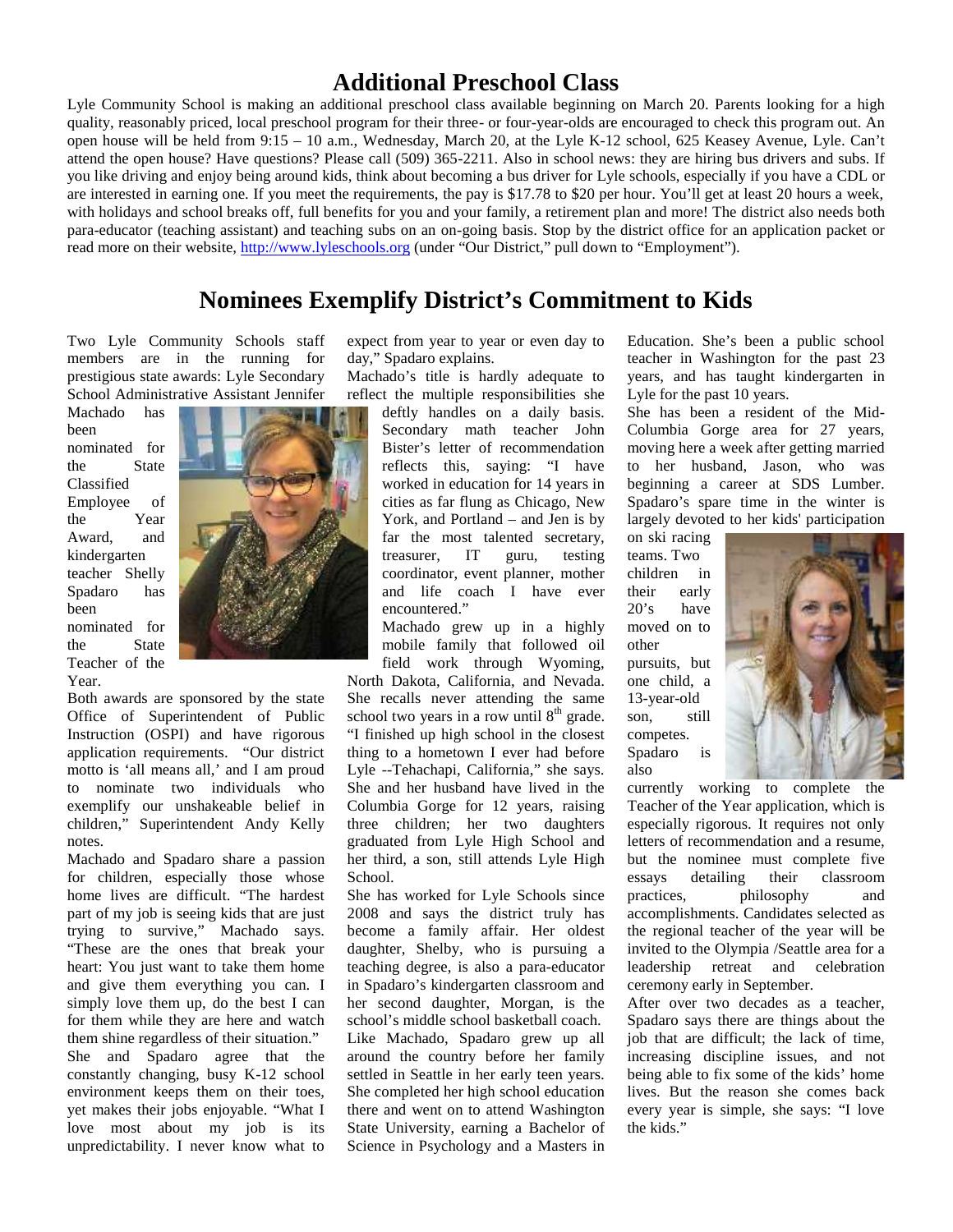# YLE SCHOOL DISTRICT #40E

For the latest information on Lyle School District, visit the website for the school district. **http://www.lyleschools.org/site/default.aspx?PageID=1**

### **Lyle Schools is Hiring Bus Drivers and Subs**

Like driving? Enjoy being around kids? Think about becoming a bus driver for Lyle schools, especially if you have a CDL or are interested in earning one. If you meet the requirements, the pay is \$17.78 to \$20 per hour, you'll get at least 20 hours a week; with holidays and school breaks off, full benefits for you and your family, a retirement plan and more! The district also needs both para-educator and teaching subs on an on-going basis. If you're interested, stop by the district office for an application packet. Read more on our website, www.lyleschools.org. Under "Our District," pull down to "Employment."

### **Lyle Community Schools Launches Mentorship Program**

 In the Lyle School District, the entire school community has embraced the slogan #ALLmeansALL. This means everyone -- from bus drivers to coaches, staff to school board -- is on board and holds the same high expectations for each and every one of its students.

 To ensure that each student is able to achieve at this level, the staff also knows it must provide some students more; more time, more support, more practice, more opportunity.

Now, there will also be more mentorship through a formal volunteer mentor program.

 Lyle Schools will launch the Reaching Individual Students Everyday (R.I.S.E.) Mentorship Program this spring. Applications are being accepted now, and the first training will be provided before mentors and mentees are introduced.

 Research shows that a mentor – a screened, trained adult – can help provide the connection that encourages emotional well-being, healthier social skills and improved academic performance for kids.

 In rural communities, where people pride themselves on being independent, kids and parents may have trouble acknowledging that they could use some support. Yet, a substantial number of our students could use another adult to provide a connection they can depend on.

 Nearly two-thirds of Lyle School District's students qualify for free-and-reduced lunch, an indicator of poverty, and 28 percent of the student body meet the federal definition of homeless. But even students in stable homes can often benefit from a mentor.

The district has already put in place programs and staff to meet the needs of the kids in the school setting, but mentors can provide a different type of connection in a non-supervisory role.

 "It is our goal to connect our amazing students with community member mentors who share our vision that each and every student can succeed," Superintendent Andrew Kelly notes. "We are looking for community mentors who have a little bit of time and a lot of life experience to offer to support our kids as they move to high school graduation and beyond."

 The school team will facilitate monthly conversations so that mentors are prepared and well-supported in the grade level/developmental conversations that need to happen to ensure the success of a mentee. "All we need from you is your time, expertise and belief in our kids," Kelly says. With community members who support the same high expectations as staff and the school board, tremendous things can happen for our kids.

 To learn more or to apply for the RISE mentorship program, please call Heather Lopez at heather.lopez@lyleschools.org or 509-365-2211, or Superintendent Kelly at the same number. A fillable application form is also available on the district webpage at http://bit.ly/2oaovuM.

> **The Library Bookmobile will now be located in Lyle as well as Dallesport. Wednesdays April, 12th. & 26th. Lyle Market -9:45am-10:05am Lyle High School 10:25am-12:30pm Dallesport School- 1:45pm – 3:00pm**

**Dallesport PTO Meeting Tue, April 4th . 2:45pm – 3:45pm Monthly on the first Tuesday School Board meetings will be held @ 6pm on the fourth Tuesday April 25, 2017**  *Support your school and attend a meeting.*

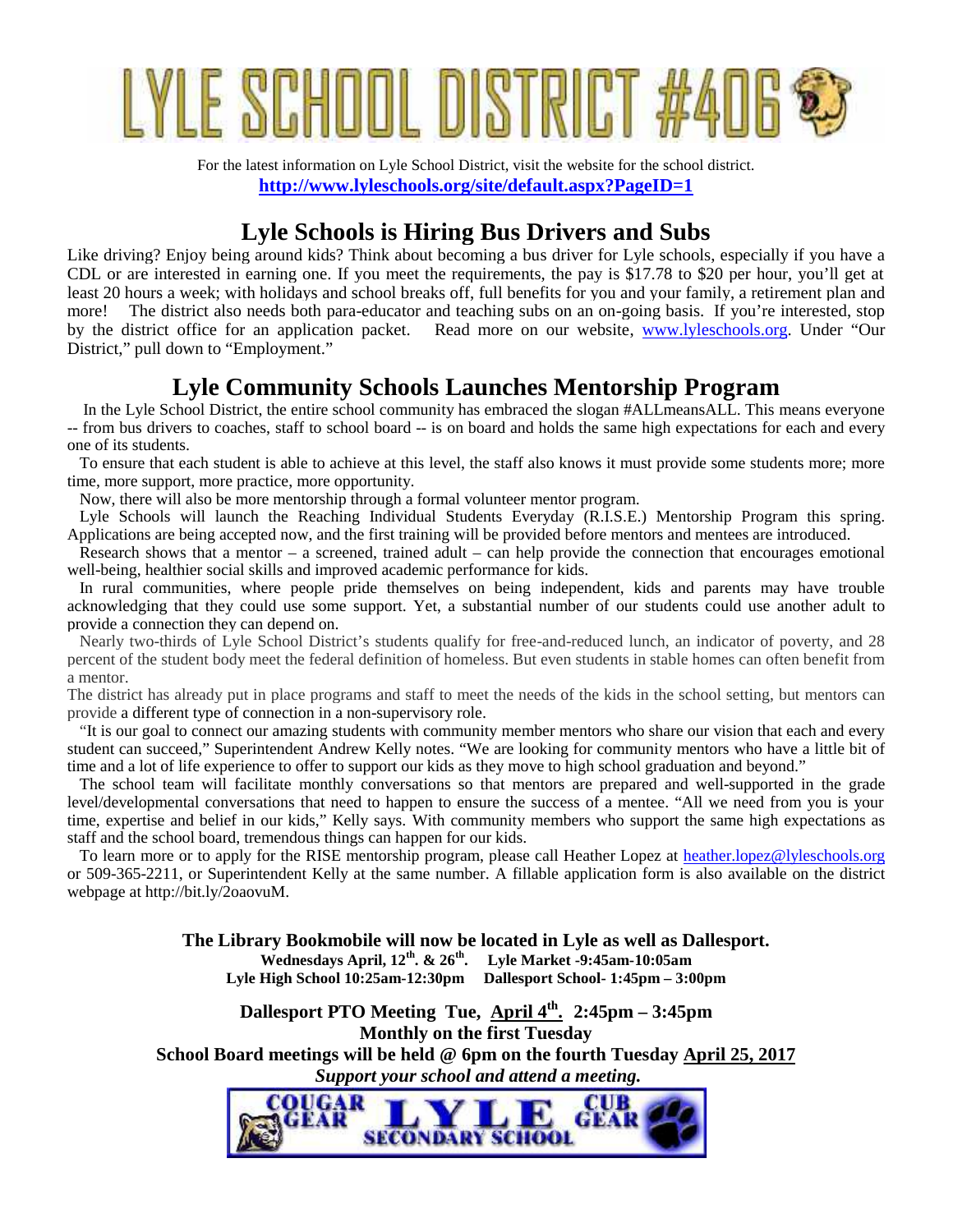### **Indigenous Voices Dancers**

### **April 1, 2017 1pm to 2 pm**

The *Little Swans* dancers will give an *Indigenous Voices* presentation, at Columbia Gorge Discovery Center and Museum, 5000 Discovery Drive, The Dalles. Each dance tells a cultural story from the plateau area of Indian Country that has been carried down for generations. The program is included with museum admission. Kids get in free with paid adult during Oregon and Washington Spring Break. For more information, visit gorgediscovery.org

### **Rising From the Ashes April 6, 2017**

Join Chelsea Rose for "Rising From the Ashes, the Archaeology of the Jacksonville Chinese Quarter" at Columbia Gorge Discovery Center & Museum, 5000 Discovery Drive, The Dalles. Tickets for 6 pm soup and salad bar dinner and program are \$12, 7 pm program only is \$5. Reservations are required by April 3. For tickets or more information, call 541-296-8600 x 201 or visit www.gorgediscovery.org.

### **50th Annual Cherry Blossom Buffet**

**April 9, 2017 11:30 AM - 3:00 PM** Menu: Grilled Salmon and Ham, Main Dishes, Salads, and Cherry Dessert Sponsored by Mosier Grange Proceeds to benefit the Mosier Grange Hall as a Red Cross Emergency Shelter Mosier Grange Hall (take exit 69 off I- 84 and follow signs) Adults: \$10.00 Ages 6 to 12: \$2.00 Under 6: Free

### **38th Annual Northwest Cherry Festival April 21-23, 2017 Downtown The Dalles**

Join us for the 38th Annual Northwest Cherry Festival. Let your imagination run wild with our "Once Upon A Cherry" theme. Back by popular demand will be Cherry Idol, Society for Creative Anachronisms, and Davis Shows Carnival. Check out……………… http://thedalleschamber.com/northwest cherry-festival/ for full event details.

### **Cherry Festival Run-Walk April 22, 2017**

Dry Hollow School 1314 E. 19th Street The Dalles Registration: 7:00 - 7:45am

Start: 8:00am Contact Information: Bob Thouvenel 541-298-1119

### **An Evening with Haven April 6, 2017 5:30pm**

All proceeds benefit HAVEN assisting victims/survivors of domestic and dating violence, sexual assault, stalking and trafficking.

Fort Dalles Readiness Center 402 E. Scenic Dr. The Dalles

Tickets \$35.00 can be purchased at Klindt's Booksellers

### **Mid-Columbia Community Concerts**

**April 3, 2017 7:00 PM - 9:00 PM http://midcolumbiacommunityconcerts.org/**

The six musicians and two dancers of this Irish company will perform the traditional music, song and dance of their home country. These sensational performers have been booked in The Dalles as part of their 2017 tour in the U.S. The Dalles High School 220 E.  $10^{th}$  Street

Contact Information: 541-298-4352 or 541-386-3055 www.MCCCA.info

Individual tickets available at the door, Klindt's Booksellers and Lines of Designs in The Dalles, or online at www.MCCCA.info Subscriptions available at Lines of Designs or online at www.MCCCA.info

### **FREE Medicare class April 6, 2017**

FREE Community Awareness Event Understand Medicare Now! SHIBA, in partnership with the Mid-Columbia Council of Governments and Area Agency on Aging and Columbia Gorge Community College, is offering a Class in The Dalles 9:00 am to 11:00 am Class in Hood River 1:00 pm to 3:00 pm To register for The Dalles class call 541- 506-6011 or for the Hood River class call 541-308-8211

### **Northwest 420 Fest**

**April 20 -April 22, 2017 12:00pm** Filbin Grounds, Friend OR (ghost town) Tickets…\$25 – \$420 https://www.eventbrite.com/e/northwest- 420-fest-tickets-29237431946

Northwest 420 Fest is a premium Cannabis friendly music festival outside of The Dalles Oregon. Camping, Cannabis related booths, Glass artists like James Chase, and over 20 bands.

### **Death of a Salesman April 13, 2017 - April 23, 2017** http://www.gorgeorchestra.com

CGOA Stages presents Death of a Salesman, a play by Arthur Miller. April 13, 14, 15, 20, 21, 22 at 7:30pm and April 23 at 2pm. Bingen Theatre, Bingen, Washington. Starring Tom Burns. Bingen Theatre, Bingen, WA Admission: adults: \$15.00; Students: \$10 available at the door or online at www.gorgeorchestra.org

### **Gorge Artists Open Studio Tour April 28, 2017 - April 30, 2017**

#### http://www.gorgeartists.org

The upcoming FREE tour marks the eleventh anniversary of the event, which was established to build community, promote the arts, and provide opportunities for the public to experience and enjoy art in The Columbia River Gorge. For more information: visit gorgeartists.org,

facebook.com/gaos.tour, or email<br>gaostudios@gmail.com. Joanna gaostudios@gmail.com. Kaufman 509-637-6304.

### **Organ Crawl April 23, 2017**

The sixth biennial Organ Crawl will take place Sunday, Apr. 23. Five organists will present 20 minute programs on five historic pipe organs in The Dalles, beginning at 2 p.m. at St. Peter's Landmark. The "Crawl" will proceed to United Church of Christ, First Church of Christ Scientist, Zion Lutheran Church, and end at St. Paul's Episcopal Church at 5 p.m.

### **Maryhill Concert Series**

Maryhill Winery has announced its long anticipated Summer Concert Series lineup.

Its first concert, Santana on June 25, sold out within days of announcement.

The remaining acts coming this summer are:

• Michael McDonald and Boz Scaggs on Aug. 12.

• ZZ Top and The Doobie Brothers on Aug. 26

• Keyboardist Steve Winwood -Sept. 9

• Goo Goo Dolls and Phillip Phillips on Sept. 17.

Tickets are on sale now at maryhillwinery. ticketfly.com or via Ticketfly at (877) 435-9849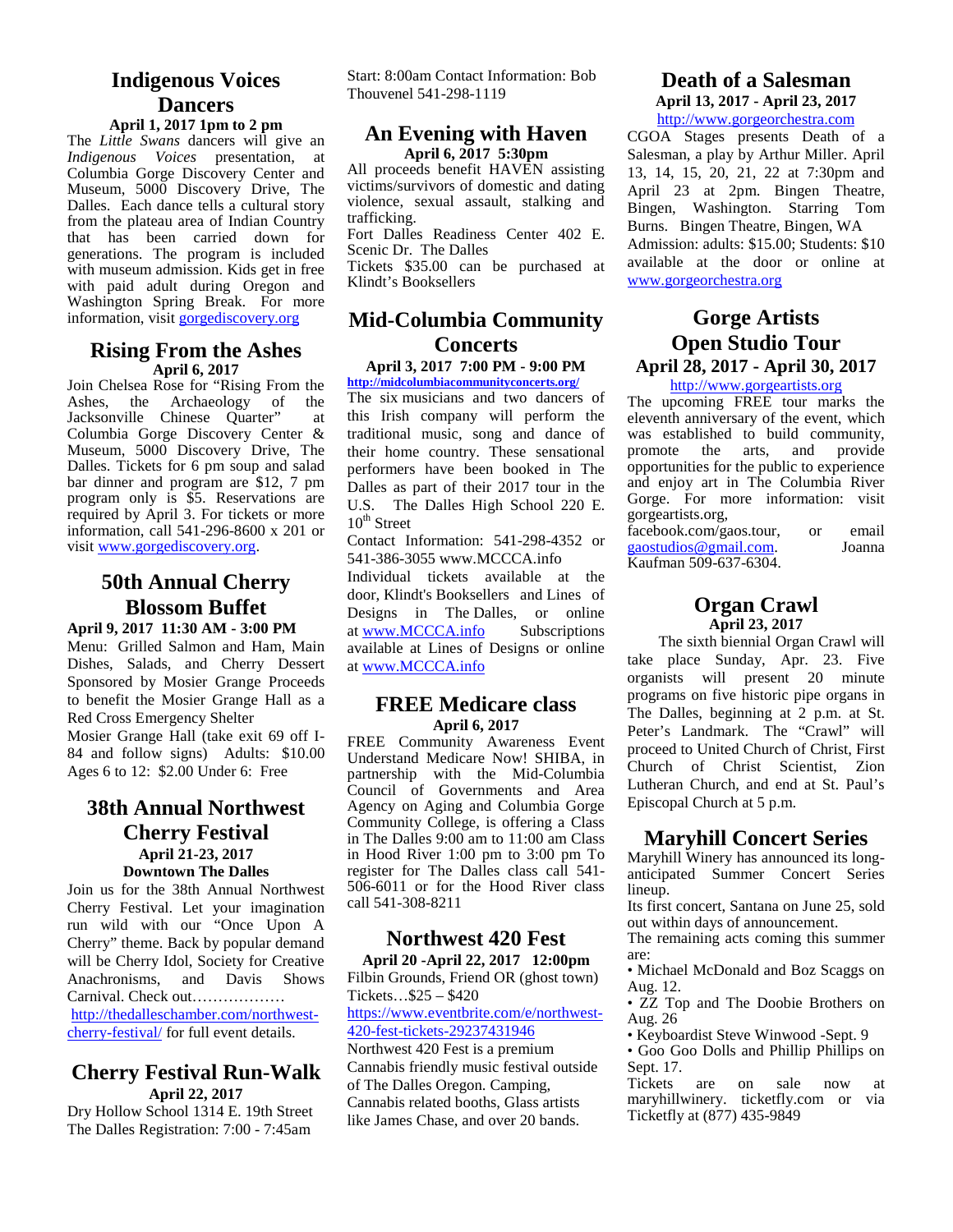Dallasport-Murdock Fire Dept. KCFD#6

630 Central Ave. P.O. Box 215\_767-1252

April 2017 136 6th. Ave. P.O. Box 8<br>Community Center Rental Contact Jess 503-440-5941 **Dallesport-Murdock Community Calendar** 

Post Office hours are 8am - 2pm M-F \_Sat. 7:30am - 11:00am for package pick up only. Phone 767-1577

|                     |                                                                                                                                                   | Mar. 2017.<br>S M F W T<br>ST.<br>×<br>ż.<br>S<br>54<br>$-9 - 10 + 11$<br>-8<br>14<br>11<br>-16<br>197118<br>19 20 21 22 24 24 25<br>26 27 28 29 30 31                                                                                                                                                                                                                                                                                                                                                                                                                                                                                                                                                                                                                                                                                                                                                                                                                                                                                                                                                                                                                                                                                                                                                                                                                                                                                                                                                                                                                                                                                                                                                                                                                                                                                                                                  | May 2017.<br>S. Mill May Bank<br><b>MAL 12 13</b><br>Þ<br>鬭<br>14.<br>115 115 127 118 117 20<br>22 23 24 23 24 27<br>24.<br>28 29 30 32                                                                                                                                                 |                                                                                                                                  | <b>Mpril Foots</b><br><b>Bay!</b>                                                                                                                                                                                                                                                                                                                                                                                                                                                                                                                                                                                                | <b>First Saturday</b><br><b>Breakfast Lyle</b><br><b>Lions Club</b><br>7am-10am |
|---------------------|---------------------------------------------------------------------------------------------------------------------------------------------------|-----------------------------------------------------------------------------------------------------------------------------------------------------------------------------------------------------------------------------------------------------------------------------------------------------------------------------------------------------------------------------------------------------------------------------------------------------------------------------------------------------------------------------------------------------------------------------------------------------------------------------------------------------------------------------------------------------------------------------------------------------------------------------------------------------------------------------------------------------------------------------------------------------------------------------------------------------------------------------------------------------------------------------------------------------------------------------------------------------------------------------------------------------------------------------------------------------------------------------------------------------------------------------------------------------------------------------------------------------------------------------------------------------------------------------------------------------------------------------------------------------------------------------------------------------------------------------------------------------------------------------------------------------------------------------------------------------------------------------------------------------------------------------------------------------------------------------------------------------------------------------------------|-----------------------------------------------------------------------------------------------------------------------------------------------------------------------------------------------------------------------------------------------------------------------------------------|----------------------------------------------------------------------------------------------------------------------------------|----------------------------------------------------------------------------------------------------------------------------------------------------------------------------------------------------------------------------------------------------------------------------------------------------------------------------------------------------------------------------------------------------------------------------------------------------------------------------------------------------------------------------------------------------------------------------------------------------------------------------------|---------------------------------------------------------------------------------|
| 2                   | 3                                                                                                                                                 | 4<br>Dallasport PTO<br>2:45-3:45<br>Senior Lunch Lyle<br>11:30am<br>Valunteor<br>Fireflighters<br>Maching @ Fire<br>Hall Spm                                                                                                                                                                                                                                                                                                                                                                                                                                                                                                                                                                                                                                                                                                                                                                                                                                                                                                                                                                                                                                                                                                                                                                                                                                                                                                                                                                                                                                                                                                                                                                                                                                                                                                                                                            | 5                                                                                                                                                                                                                                                                                       | 6                                                                                                                                | With the figure of the main structure.<br>Senior<br>Advisory<br>Meeting<br>0:30ат-12рп                                                                                                                                                                                                                                                                                                                                                                                                                                                                                                                                           | 8                                                                               |
| 9                   | 10                                                                                                                                                | П<br>Senior Lunch<br>Lyle 11:30am<br>Volunteer<br>Firefighters<br>Meeting @<br>Fire Hall 6pm                                                                                                                                                                                                                                                                                                                                                                                                                                                                                                                                                                                                                                                                                                                                                                                                                                                                                                                                                                                                                                                                                                                                                                                                                                                                                                                                                                                                                                                                                                                                                                                                                                                                                                                                                                                            | 12<br>Bookmabile<br>LyleMarket<br>9:45-10:8wan 15.3.<br>10:25eon-12:30pm<br><b>DaBesport</b><br>1:45-3:00pm<br>Fire Olst Blz. Spen<br>Commissioners Meet<br>Zeim Weber Dist Meet<br>6:00 um                                                                                             | 13<br>Community<br>Council<br><b>Meeting 7pm</b>                                                                                 | 14<br>Good Friday                                                                                                                                                                                                                                                                                                                                                                                                                                                                                                                                                                                                                | 15<br>Fire Dist.<br>Breakfast<br>Fundraiser at<br>Fire Hall<br>$7 - 10$ arn     |
| 16<br><b>Easter</b> | 17                                                                                                                                                | 18<br><b>Senior Lunch</b><br>Lyle 11:30am<br>Volunteer<br><b>Firefighters</b><br>Meeting @<br>Fire Hall 6pm                                                                                                                                                                                                                                                                                                                                                                                                                                                                                                                                                                                                                                                                                                                                                                                                                                                                                                                                                                                                                                                                                                                                                                                                                                                                                                                                                                                                                                                                                                                                                                                                                                                                                                                                                                             | 19                                                                                                                                                                                                                                                                                      | 20                                                                                                                               | 21<br><b>Airport Board</b><br>Meeting 7am<br>@ Airport                                                                                                                                                                                                                                                                                                                                                                                                                                                                                                                                                                           | 22                                                                              |
| 23                  | 24                                                                                                                                                | 25<br>School Board 7pm<br>Lyfa High School<br>Senior Lunch Lyse<br>11:30am<br>Volunteer<br><b>Hrefighters</b><br>Mooting @ Fire Hall<br><b>Gum</b>                                                                                                                                                                                                                                                                                                                                                                                                                                                                                                                                                                                                                                                                                                                                                                                                                                                                                                                                                                                                                                                                                                                                                                                                                                                                                                                                                                                                                                                                                                                                                                                                                                                                                                                                      | 26<br>Bookmoble<br><b>LyleMarket</b><br>$9:45-10:0am$<br>H.S. 10:25am<br>$-12:30pm$<br>Dallesport<br>$1:45-3:00 \text{pm}$                                                                                                                                                              | 27                                                                                                                               | 28                                                                                                                                                                                                                                                                                                                                                                                                                                                                                                                                                                                                                               | 29                                                                              |
| 30                  | the market of the contribution of the contribution of the first of the contribution of the contribution of the<br><b>Lating All Constitutions</b> | the particle and considered at a<br>distante de la composició de la composició de la composició de la composició de la composició de la composició<br>La composició de la composició de la composició de la composició de la composició de la composició de la compo<br>dia any ambany amin'ny fivondronan-kaominin'i Paris-Amerika ao amin'ny fivondronan-kaominin'i Communistant ao F<br>Ny INSEE dia mampiasa ny kaodim-paositra 600000 amin'ny tanàna mandritry ny taona 2008–2014. Ilay kaominina di<br>movement than best of the constitution of the constitution of the constitution of the advertisement of the constitution of the constitution of the constitution of the constitution of the constitution of the constitution of<br>ante en complemento de la completa de la completa de la completa de la completa de la completa de la completa<br>Non completa del provision de la completa de la completa de la completación de la completa de la completa de l<br>counters and information of the first state and in manufacture of a<br>and the contract of the contract of the contract of the contract of the contract of the contract of the contract<br>as in all a car all sides and of a case that<br>be a catch contractor of a children character and contract of a catch and contract contract and catch and contract of the contractor<br>in a the statistic in the final charge and contract the tradition form for the problem of the Contract of the<br>a considerativo de la constitución de la constitución de la constitución de la constitución de la constitución<br>interest a member of the extent and success to a distribution of the set of extending the set of the set of the set of the set of the set of the set of the set of the set of the set of the set of the set of the set of the<br>mental and a set of contractor of the contract | 1.1.1.1.1.1.1<br><b>Northern Committee Committee</b><br>AS IT Changes Scott the Sing<br>in a change of the later and complete the change of the control of the change of the control of the change of the<br>chairman and an early visit to contribute the<br><b>CONTRACTOR</b> AND COL | The presentation in the collection<br><b>Management</b><br>a la decisión de la facta de constitución<br><u> Albanya (Albanya</u> | The process of a cars as a construction of a construction of the construction of a construction<br>the contract of the animal species in the disposition of a contract of the disposition and the<br>or or increase and clear to be a control one.<br>Animal Antonio (1994)<br>XXIII.<br><b>Market Carolina and Carolina and Carolina</b><br>chancer construction of<br>144-1010-2000 Fold CHEW MARK #<br>managements of<br>and the first particular in the first particular<br>des anticipamente della con-<br>The State of the<br>and the state of the<br><b>Albert</b><br>(4000, 4000, 4000)<br>and the first property of the | $\frac{1}{2}$<br>$\sim 10$<br>HERMAN DE<br>teachers and the first of            |